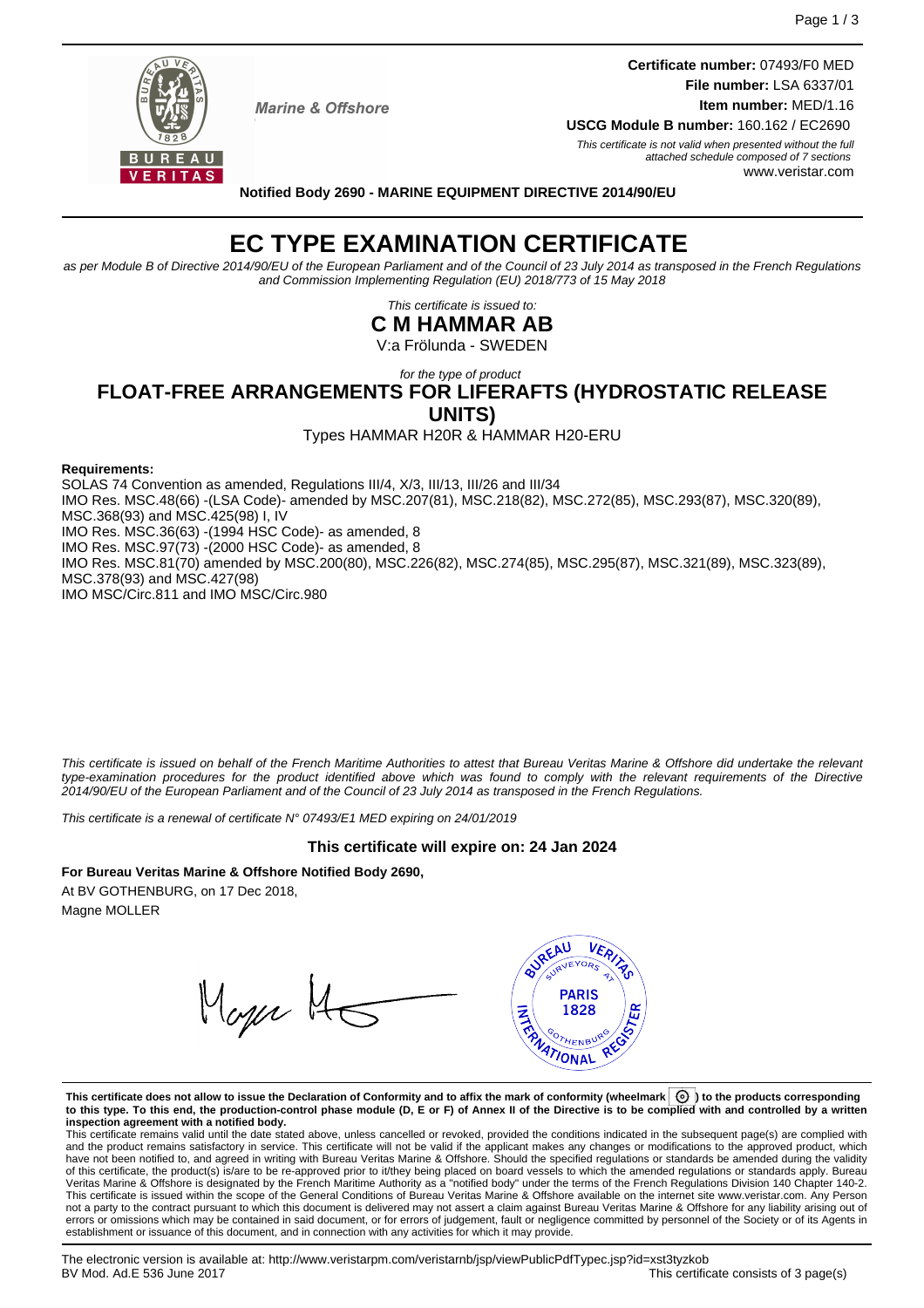# **THE SCHEDULE OF APPROVAL**

### **1. PRODUCT DESCRIPTION :**

This version of the **HAMMAR H20R** Hydrostatic Release Unit is intended for fitting Float-free arrangements for liferafts.

The version **HAMMAR H20-ERU** (Hydrostatic /Electric Release Unit) is intended for use together with an Electronic Remote Release system, designated under trade name "*Hammar ERRS*", i.e. liferafts can be launched from one or more remote positions.

- The ERRS system is powered by the ship's Emergency Power Supply and by a back-up battery at every Control Panel.
- The ERRS system may be activated from one or several remote release positions.
- The ERRS system does not affect the hydrostatic function of the HAMMAR H20.
- Operational lifetime of a total of 24 months installed onboard

This EC Type Examination Certificate only covers the hydrostatic function of the HRU version **HAMMAR H20**, as per requirements stated on front page of this certificate, and does not cover the additional ERRS system, although its design was assessed by the Society.

- It is not fitted with a manual operation device.
- It does not need to be periodically serviced (It is of "disposable sealed unit" type).
- Set for release at a depth not less than 1.5 metres and not greater than 4 metres.
- It is not part of the painter system (It is not subjected to the painter system strength).
- Its Operational lifetime is set to a total of 24 months installed onboard.

# **2. DOCUMENTS AND DRAWINGS :**

• Drawings and specifications:

| Document                                        | Issue        | <b>Date</b>       |
|-------------------------------------------------|--------------|-------------------|
| CM<br>AB - DRAWING AND SPECIFICATIONS<br>HAMMAR |              | 2018-<br>18-04-17 |
| Markings:                                       |              |                   |
| Document                                        | <b>Issue</b> | Date              |

| Document                             | <b>LODUL</b> | vau                   |
|--------------------------------------|--------------|-----------------------|
| 0001<br>$\mathbf{r}$<br>∟abei<br>Top |              | 2018-02-08            |
| 0002<br><b>EXPIT</b><br>Label        |              | 2014-0<br>-01-<br>. . |
| . .                                  |              |                       |

*No departure from these documents is permitted without the prior consent of the Society*

• Manual for installation, use and maintenance (Electronic format)

| Document                                                 | Issue |
|----------------------------------------------------------|-------|
| --- -<br>AT-0019<br><b>HAMMAR</b><br>`H20 Manual L<br>__ | 10.01 |

### **3. TEST REPORTS :**

As per test report listed in the following document:

#### **Hydrostatic Release Units**

| <b>Number</b>         | Date                 | <b>Description</b>                                                       |
|-----------------------|----------------------|--------------------------------------------------------------------------|
| 31.309.78.212         | 01/03/1985           | <b>Initial Type Tests</b>                                                |
| 31.309.78.212 Encl.   | 15/03/1985           | Submergence Tests                                                        |
| 31.309.78.212 Encl.   | 01/10/1985           | <b>Tests on Membranes</b>                                                |
| 85M51019              | 28/08/1985           | Type tests on the membranes                                              |
| 85M51019 Encl.2       | 28/08/198529/08/1985 |                                                                          |
| 85M51019 Encl.4       |                      |                                                                          |
| 21.99-90 34084        | 24/01/1990           | Corrosion tests on the blades                                            |
| M51400                | 04/09/1990           | Corrosion tests on the blades and HRU                                    |
|                       | 10/12/1993           | Reassessed by the Swedish National Maritime Administration -             |
|                       |                      | Maritime Safety Inspectorate                                             |
| KMyP203085b           | 06/08/2002           | Type tests: Corrosion resistance, Temperature cycling, and release test  |
| $N^{\circ}$ KMyP03765 | 05/09/2002           | Type tests : Corrosion resistance, Temperature cycling, and release test |
| P801304               | 13/03/2008           | Solar radiation test                                                     |
| 8P03320-01            | 09/04/2018           | Corrosion resistance test of knife sets                                  |

# **Weak Link**

| Number | Jate                | <b>Pescription</b>        |
|--------|---------------------|---------------------------|
|        | )/2009<br>10/<br>4, | . .<br>Weak.<br>link test |